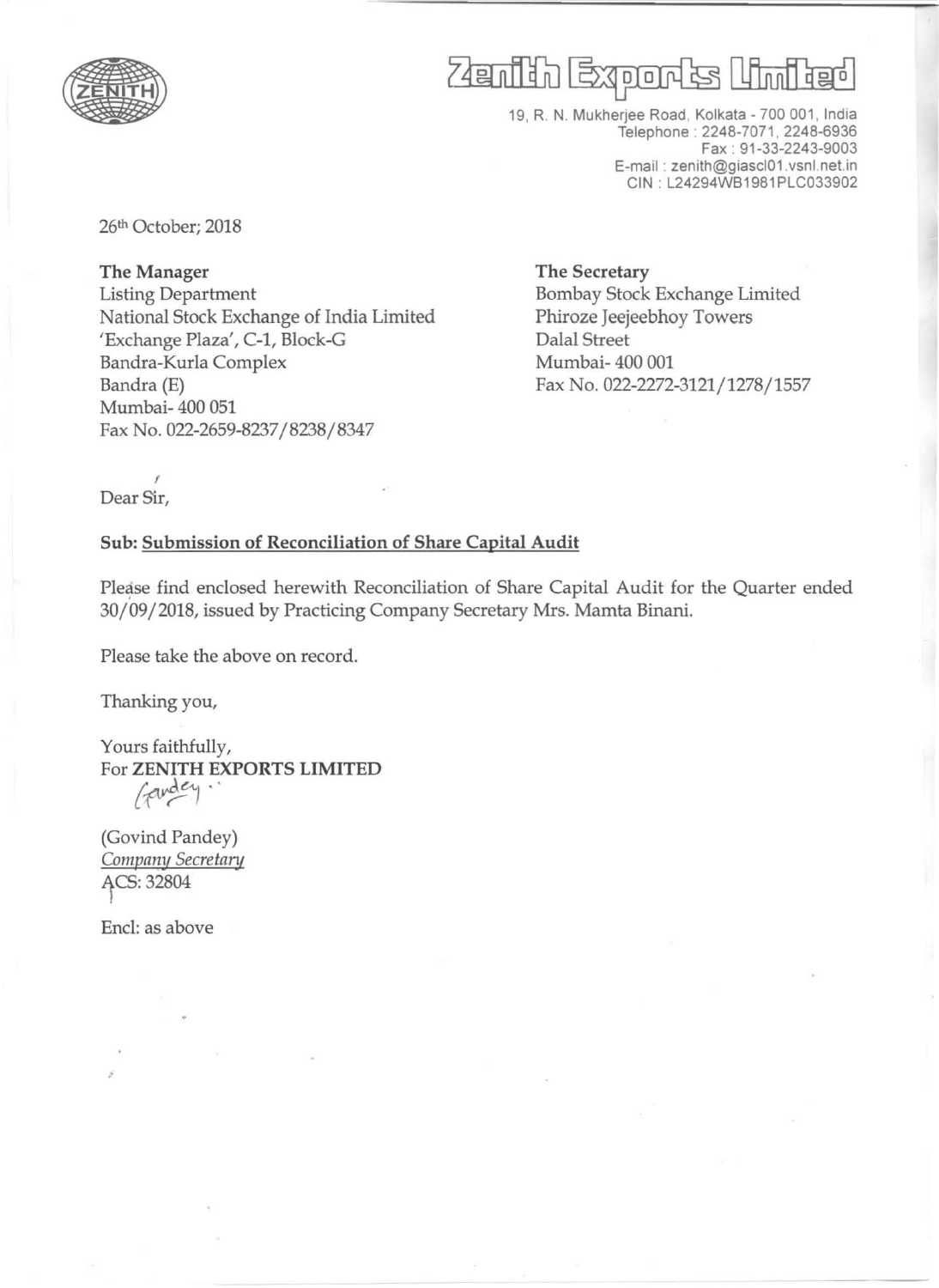

The Secretary National Stock Exchange of India Limited Exchange Plaza Plot No.C/1, G Block Bandra Kurla Complex Bandra (East) Murnbai 400051

The Secretary Bombay Stock Exchange Limited Phiroze Jeejeebhoy Towers, 17<sup>th</sup> Floor Dalal Street Mumbai 400001

#### Sub: Reconciliation of Share Capital Audit for the quarter ended September, 2018

I have verified and checked the books, papers and other documents of Zenith Exports Limited having *its* registered office at 19, R. N. Mukherjee Road, Kolkata 700001 in relation to the Reconciliation of Share Capital Audit and the report in the format prescribed, duly certified, is enclosed herewith for the quarter ended September, 2018 for your record.

Mamta Binani & Associates Practicing Company Secretaries

Nanta Sin

Mamta Binani Senibr Partner C.P. No. 2598 FCS No. 4525

Date: 24.10.2018

Place: Kolkata





**KolkatB \_700013 2A Ganssh Chandra Avenue,** *t* **binsniaod8SSoclstes.com**  Room No.6, 4th Floor, Commerce House, 2A, Gallesh and Ogmail.com, W: www.mamtabioando.edu.com. **by a mamballesh and a mammad**  $R$ oom No.6, 4th Floor, Commerce riction, mamtabinani@gmail.com, w.<br>E : mamtabinaniandassociates@ M : 88310 99551; Follow me on **[10]** P : **033 2213 2045. 4004 1650. M .**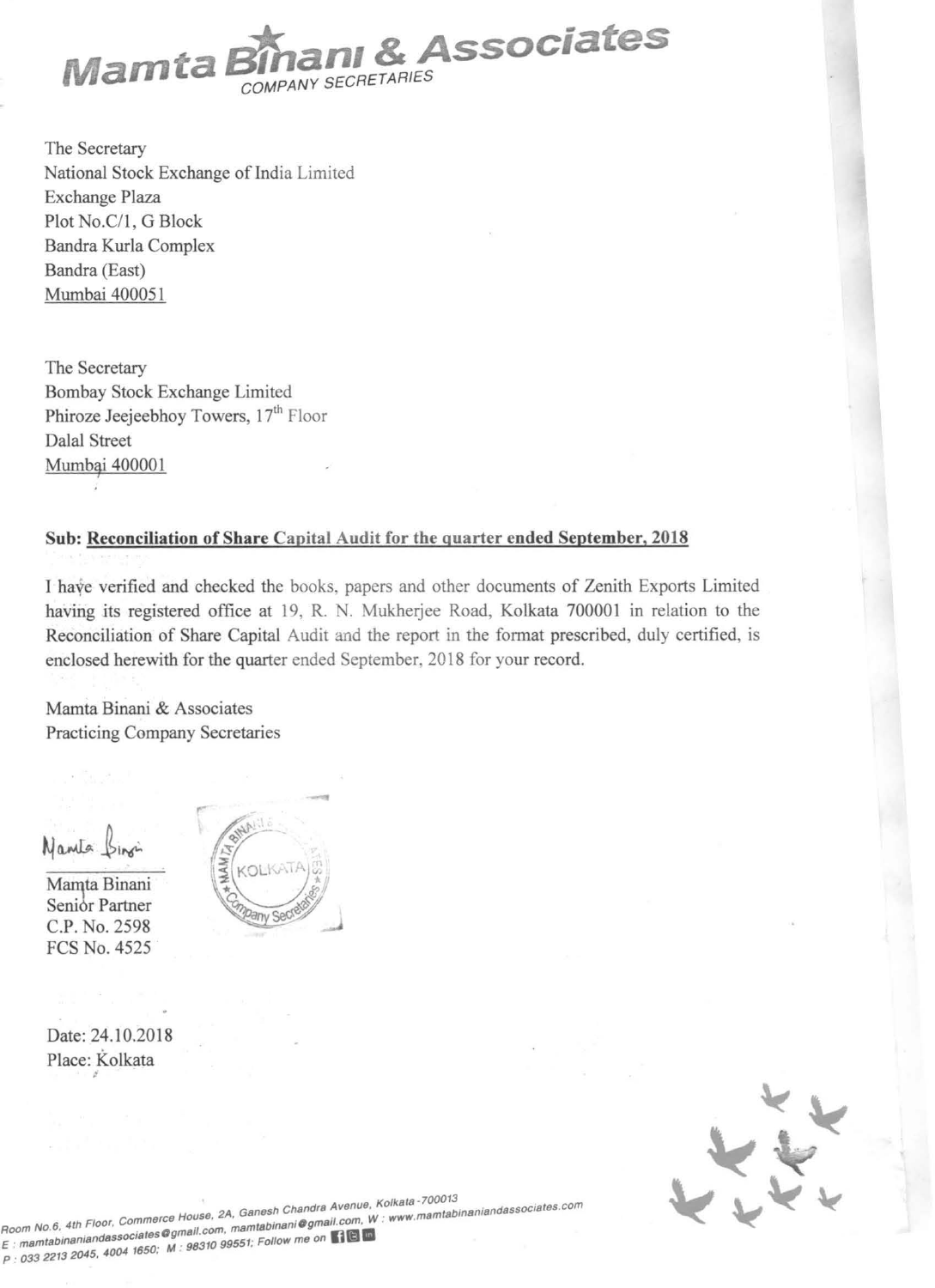## **Mamta Bîhanı & Associates** COMPANY SECRETARIES

### RECONCILIATION OF SHARE CAPITAL AUDIT

| 1. For Quarter Ended                                                               | : September, 2018                                                                 |                           |  |  |  |
|------------------------------------------------------------------------------------|-----------------------------------------------------------------------------------|---------------------------|--|--|--|
| 2. ISIN                                                                            | : INE 058B01018                                                                   |                           |  |  |  |
| 3. Face Value                                                                      | : Rs.10.00 each                                                                   |                           |  |  |  |
| 4. Name of the Company                                                             | : ZENITH EXPORTS LIMITED                                                          |                           |  |  |  |
| 5. Registered Office Address                                                       | : 19, R. N. Mukherjee Road, Kolkata 700001                                        |                           |  |  |  |
| 6. Correspondence Address                                                          | : 19, R. N. Mukherjee Road, Kolkata 700001                                        |                           |  |  |  |
| 7. Telephone and Fax Nos.                                                          | : Tel no.: 033 2248 7071<br>: Fax no.: 033 2243 9003                              |                           |  |  |  |
| 8. E-mail address                                                                  | : zenith@giascl01.vsnl.net.in                                                     |                           |  |  |  |
| 9. Names of the Stock Exchanges where<br>the Company's securities are listed       | : 1. National Stock Exchange of India Limited<br>2. Bombay Stock Exchange Limited |                           |  |  |  |
| 나는 거리 사회할 수 있다.                                                                    | Number of shares                                                                  | % of Total Issued Capital |  |  |  |
| 10. Issued Capital<br>al in arranto                                                | : 5396250                                                                         | 100.00                    |  |  |  |
| 11. Listed Capital (Exchange wise)<br>(as per Company records)                     | : 5396250                                                                         | 100.00                    |  |  |  |
| 12. Held in dematerialized form in CDSL                                            | : 221522                                                                          | 4.10                      |  |  |  |
| 13. Held in dematerialized form in NSDL                                            | : 5139502                                                                         | 95.25                     |  |  |  |
| 14. Physical<br>3倍 - 167,567円 201                                                  | :35226                                                                            | 0.65                      |  |  |  |
| 15. Total Number of Shares $(12+13+14)$                                            | : 5396250                                                                         | 100.00                    |  |  |  |
| 16. Reasons for difference, if any between<br>$(10 \& 11), (10 \& 15), (11 \& 15)$ | : N.A.<br>BINANI & ASSO                                                           |                           |  |  |  |

Secre

Room No.6, 4th Floor, Commerce House, 2A, Ganesh Chandra Avenue, Kolkata-700013 noom Nete, Am Nete, Commerce Nesset, Ext, Camern channel Wenter, Nomara 1999 of Commerce 2012<br>E: mamtabinaniandassociates@gmail.com, mamtabinani@gmail.com, W: www.mamtabinaniandassociates.com<br>P : 033 2213 2045, 4004 1650;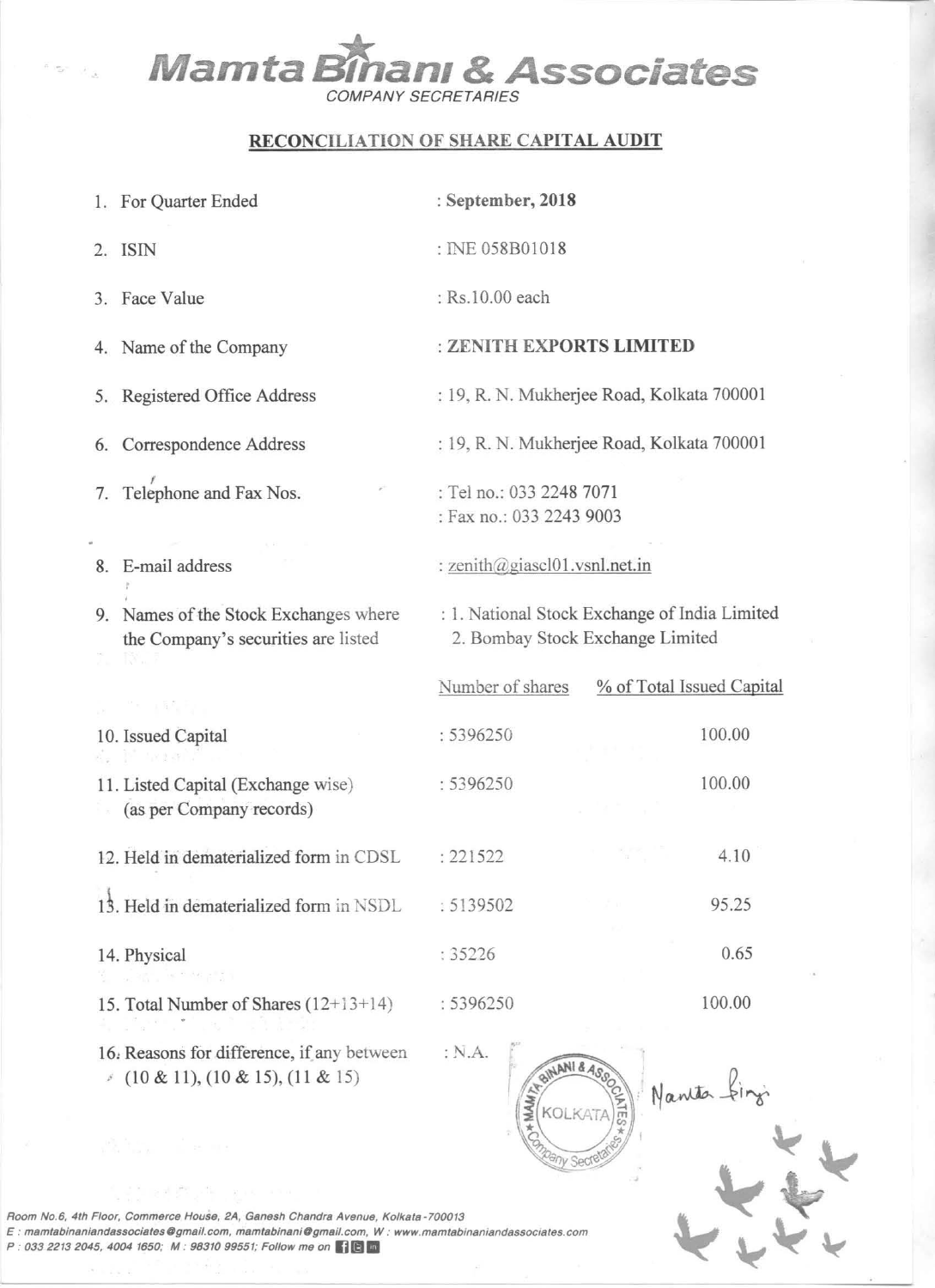17. Certifying the details in changes in share capital during the quarter under consideration as per Table below:

| Particulars* No. of | shares | Applied/<br><b>Not Applied</b><br>for Listing | Listed on<br><b>Stock</b><br><b>Exchanges</b><br>(specify)<br>names) | Whether<br>intimated<br>to CDSL | Whether<br>intimated<br>to NSDL | In Prin.<br>app.<br>pending<br>for listing<br>(specify)<br>names of SE) |
|---------------------|--------|-----------------------------------------------|----------------------------------------------------------------------|---------------------------------|---------------------------------|-------------------------------------------------------------------------|
| N.A                 | N.A    | N.A                                           | N.A                                                                  | N.A                             | N.A                             | N.A                                                                     |

\* Rights, Bonus, Preferential Issue, ESOPs, Amalgamation, Conversion, Buyback, Capital Reduction, Forfeiture, Any other (to specify)

:N.A.

- 18. Register of Members is updated (Yes/No) : Yes If not, updated up to which date
- 19. Reférence to previous quarter with regards : N.A. to excess dematerialized shares, if any
- 20. Has the Company resolved the matter mentioned in point 19 above in the current quarter : N.A.
- 21. Mention the total no. of request, if any, Confirmed after 21 days and the total no. of requests beyond 21 days with the reasons for delay:

Total No. of demat requests Confirmed after 21 days Pending for more than 21 days

21. Name, Telephone & Fax No. of the Compliance Officer of the Company

Maria ya Australia ya Maria ya Maria ya Maria ya Maria ya Maria ya Maria ya Maria ya Maria ya Maria ya Maria ya mendowals strait the

Marine Such all your Jos

Thin Pike, of Actual Line Act. Canalysis, a sign 2, July 2

sa album in Ph

ficontativi

No. of requests No. of shares Reasons for delay لمحتمد --------

: CS Govind Pandey, Compliance Officer Tel no.: 033 2248 7071 Fax no.: 033 2243 9003